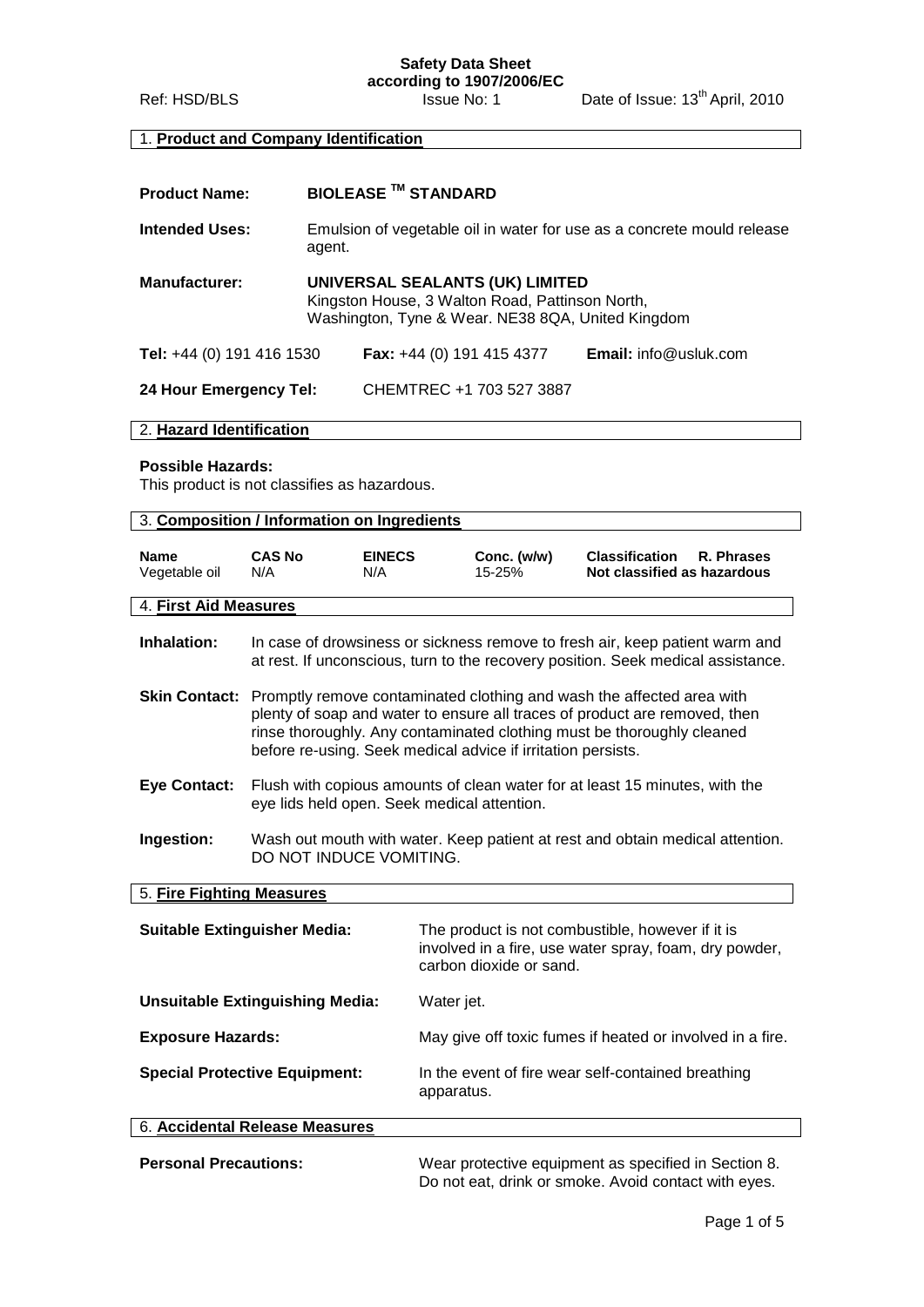| Ref: HSD/BLS                               | <b>Safety Data Sheet</b><br>according to 1907/2006/EC<br><b>Issue No: 1</b>                                                                                                                                                                                                                                                                                                          | Date of Issue: 13 <sup>th</sup> April, 2010 |
|--------------------------------------------|--------------------------------------------------------------------------------------------------------------------------------------------------------------------------------------------------------------------------------------------------------------------------------------------------------------------------------------------------------------------------------------|---------------------------------------------|
| <b>Environmental Precautions:</b>          | Keep people and animals away. Prevent entry into<br>drains, sewers and watercourses. If spillage enters<br>drains leading to sewerage works inform the local<br>water company. If spillage enters rivers or<br>watercourses inform the Environment Agency.                                                                                                                           |                                             |
| Spillages:                                 | Cordon off area. Absorb/contain spillage using inert<br>absorbent granules, sand or earth. Transfer collected<br>material to heavy-duty plastic/steel drums and keep in<br>a well ventilated place for subsequent safe disposal.<br>See Section 13.                                                                                                                                  |                                             |
| 7. Handling and Storage                    |                                                                                                                                                                                                                                                                                                                                                                                      |                                             |
| Handling:                                  | No special precautions are necessary. When handling<br>unopened containers follow any relevant manual<br>handling guidance. The product is a low viscosity<br>emulsion and may present a splashing hazard during<br>use. Refer to Sections 6 and 8 if exposure to product<br>is possible. Wash thoroughly with soap and water<br>before eating, drinking or smoking, and after work. |                                             |
| Storage:                                   | Store in original containers in a well ventilated area<br>away from heat, ignition sources or open flame.<br>Protect from frost and direct sunlight.                                                                                                                                                                                                                                 |                                             |
|                                            |                                                                                                                                                                                                                                                                                                                                                                                      |                                             |
| 8. Exposure Controls / Personal Protection |                                                                                                                                                                                                                                                                                                                                                                                      |                                             |
| <b>Occupational Exposure Standards:</b>    | None.                                                                                                                                                                                                                                                                                                                                                                                |                                             |
| <b>Engineering Control Measures:</b>       | Refer to any applicable COSHH assessments.<br>Engineering controls should be used where<br>practicable in preference to personal protection and<br>may include physical containment and good<br>ventilation.                                                                                                                                                                         |                                             |
| <b>Respiratory Protection:</b>             | Approved respirator and filter medium for<br>particulates/organic vapours if engineering controls<br>are unlikely to control exposure below the relevant<br>exposure standards. All items must conform to EN149<br>and should be suitable for the levels of contamination<br>present in the workplace.                                                                               |                                             |
| <b>Hand Protection:</b>                    | Wear Nitrile, PVC or Natural Rubber gloves or<br>gauntlets. These must be manufactured to EN374.<br>The material breakthrough time should be stated by<br>the glove manufacturer, and must be observed at all<br>times.                                                                                                                                                              |                                             |
| <b>Eye Protection:</b>                     | If splashing is likely chemical resistant goggles should<br>be worn.                                                                                                                                                                                                                                                                                                                 |                                             |
| <b>Body Protection:</b>                    | Wear suitable impervious overalls.                                                                                                                                                                                                                                                                                                                                                   |                                             |
| <b>Foot Protection:</b>                    | Wear chemical resistant safety footwear.                                                                                                                                                                                                                                                                                                                                             |                                             |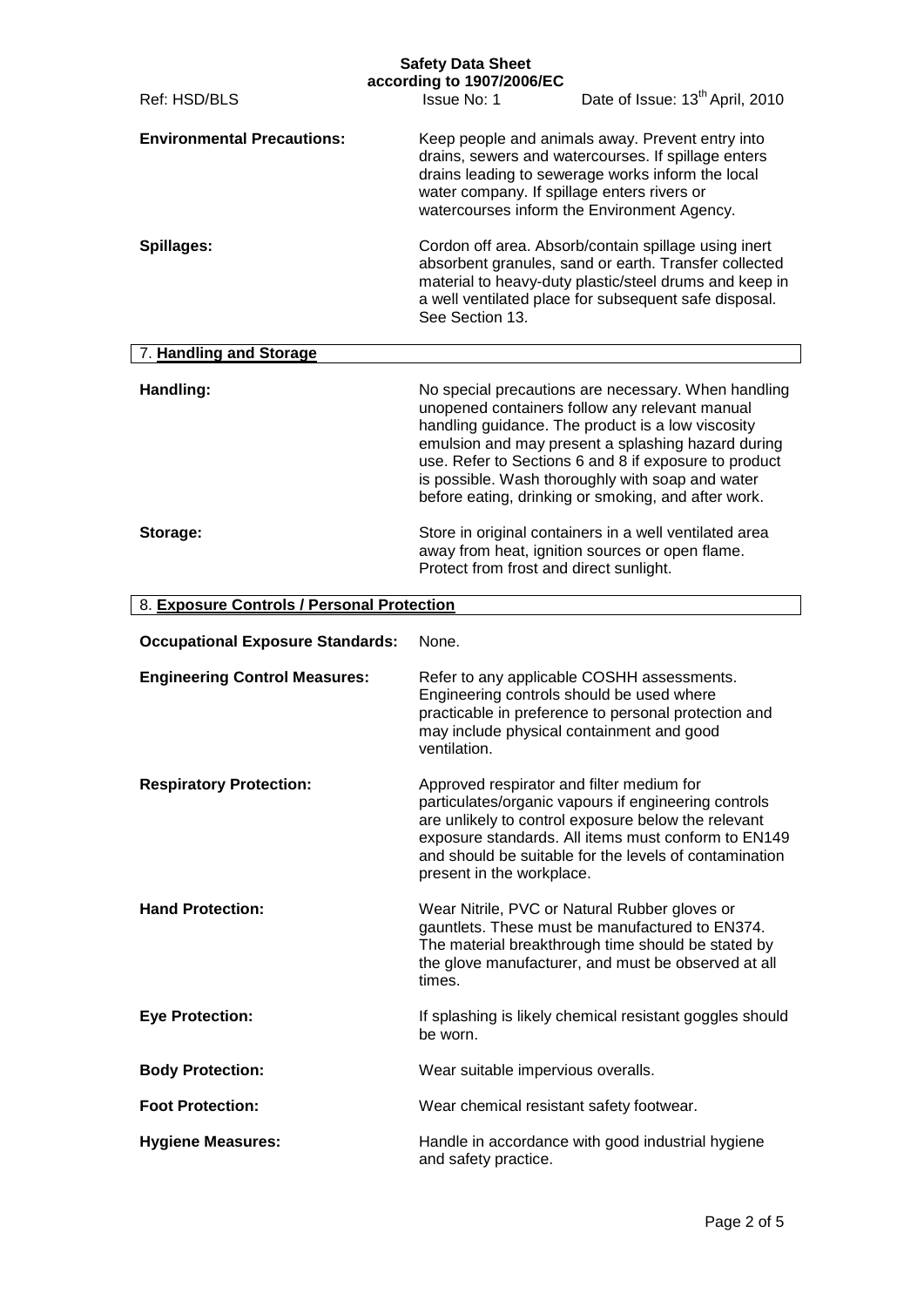#### **Safety Data Sheet according to 1907/2006/EC**

Ref: HSD/BLS Issue No: 1 Date of Issue: 13<sup>th</sup> April, 2010

| 9. Physical and Chemical Properties |                    |                                                   |                  |                 |
|-------------------------------------|--------------------|---------------------------------------------------|------------------|-----------------|
| Appearance:                         | Off-white emulsion | <b>Boiling Point:</b>                             |                  | $100^{\circ}$ C |
| Odour:                              | Mild               | Vapour Pressure @ 20°C:                           |                  | As Water        |
| pH:                                 | ~8                 | Evaporation Rate (Butyl Acetate = 1):             |                  | As Water        |
| <b>Flash Point:</b>                 | N/A                | <b>Flammable Limits in Air:</b>                   | Upper:<br>Lower: | N/A<br>N/A      |
| Solubility:                         |                    | Fully miscible in water Autoignition Temperature: |                  | N/A             |
| <b>Flammability:</b>                | Not Flammable      |                                                   |                  |                 |
| <b>Specific Gravity:</b>            | 1                  |                                                   |                  |                 |
| 10. Stability and Reactivity        |                    |                                                   |                  |                 |
| <b>Stability:</b>                   |                    | Stable under normal conditions (see Section 7).   |                  |                 |
| <b>Materials to Avoid:</b>          |                    | None known.                                       |                  |                 |

**Hazardous Decomposition Products:** Oxides of carbon.

| 11. Toxicological Information |
|-------------------------------|
|-------------------------------|

There is no data available on the product itself. It is not classified as hazardous to health provided it is correctly used in accordance with the given recommendations.

**Inhalation:** No adverse effects are to be anticipated.

| Skin:      | Short single exposure is unlikely to cause skin irritation but prolonged<br>contact may lead to irritation, dryness and possibly dermatitis. Skin<br>absorption is unlikely to occur due to the physical form of the product. |
|------------|-------------------------------------------------------------------------------------------------------------------------------------------------------------------------------------------------------------------------------|
| Eye:       | May cause slight temporary irritation. Corneal injury is unlikely.                                                                                                                                                            |
| Ingestion: | Single dose oral toxicity is low. No hazards are to be anticipated from<br>swallowing small amounts incidental to normal industrial handling.                                                                                 |

#### 12. **Ecological Information**

There is no data available on the product itself. The following information is derived from similar materials.

The product can be virtually eliminated from water by abiotic process, e.g. adsorption onto activated sludge in suitable effluent treatment plants. If the product is correctly discharged into adapted biological treatment plants, the degrading action of the activated sludge will not be affected. No negative ecological effects are to be expected according to the present state of knowledge.

## 13. **Disposal Considerations**

Waste product must not be discharged directly to drains or waterways without treatment. Disposal of product, solid waste and packaging should always comply with local, national or EU regulations and in compliance with the Environmental Protection (Duty of Care) Regulations 1991, and be undertaken by an authorised contractor.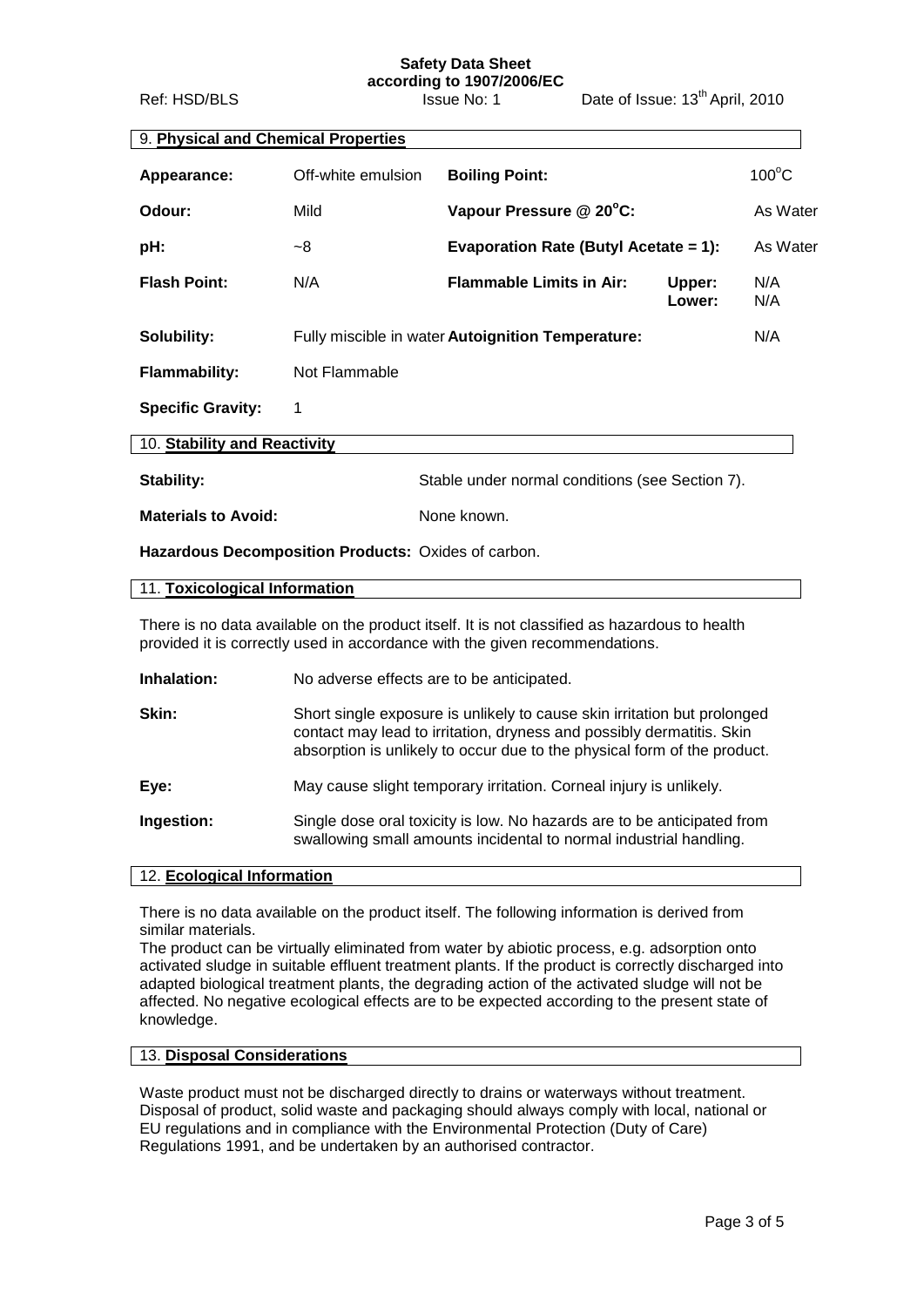# 14. **Transport Information**

Not classified as dangerous in the meaning of the transport regulations.

#### 15. **Regulatory Information**

## **EU Classification and Labelling Particulars: Not classified as hazardous and therefore does not require labelling.**

| <b>Designated Name:</b>          | BIOLEASE <sup>™</sup> STANDARD                                                                                                                                                                                                                                                                                                                                           |
|----------------------------------|--------------------------------------------------------------------------------------------------------------------------------------------------------------------------------------------------------------------------------------------------------------------------------------------------------------------------------------------------------------------------|
| <b>Classification:</b>           | Not classified as hazardous                                                                                                                                                                                                                                                                                                                                              |
| Indication(s) of Danger:         | N/A                                                                                                                                                                                                                                                                                                                                                                      |
| <b>Risk and Safety Phrases:</b>  |                                                                                                                                                                                                                                                                                                                                                                          |
| S <sub>26</sub> :                | In case of contact with eyes, rinse immediately with plenty of<br>water and seek medical advice.                                                                                                                                                                                                                                                                         |
| S37/39:                          | Wear suitable gloves and eye/face protection.                                                                                                                                                                                                                                                                                                                            |
| <b>UK Guidance Publications:</b> | EH40; Occupational Exposure Limits, HSE. Revised annually.<br>EH26; Occupational Skin Diseases - Health and Safety<br>Precautions, HSE.<br><b>COSHH Essentials, HSE</b>                                                                                                                                                                                                  |
| <b>UK Legislation:</b>           | Health and Safety at Work, etc Act, 1974, and relevant<br><b>Statutory Provisions.</b><br>Control of Substances Hazardous to Health Regulations, 1999.<br>The Manual Handling Operations Regulations, 1992.<br>The Personal Protective Equipment at Work Regulations,<br>1992.<br>Chemicals (Hazard Information and Packaging for Supply)<br>Regulations, 2002 - CHIP 3. |

### 16. **Other Information**

## **Full Text of R-Phrases Referred to above:**

|                             | None.                                                                                                                                                                                                                                                                                                                                                                                                                           |
|-----------------------------|---------------------------------------------------------------------------------------------------------------------------------------------------------------------------------------------------------------------------------------------------------------------------------------------------------------------------------------------------------------------------------------------------------------------------------|
| <b>Training Advice:</b>     | Do not use unless trained to do so. Refer to the Technical<br>Data Sheet for the product.                                                                                                                                                                                                                                                                                                                                       |
| <b>Recommended Uses:</b>    | For professional use only. This product is designed for use as<br>a concrete mould release agent.                                                                                                                                                                                                                                                                                                                               |
| <b>Further Information:</b> | This Safety Data Sheet was compiled in accordance with EU<br>Directives 67/548/EEC and 1999/45/EC.<br>The Ariel Regulatory Database provided by the 3E Corporation<br>in Copenhagen, Denmark.<br>ESES (The European Chemical Substances Information<br>System), provided by the European Commission Joint<br>Research Centre in Ispra, Italy.<br>Reference was also made to the above legislation and<br>guidance publications. |
| <b>MSDS First Issued:</b>   | 13 <sup>th</sup> April, 2010.                                                                                                                                                                                                                                                                                                                                                                                                   |